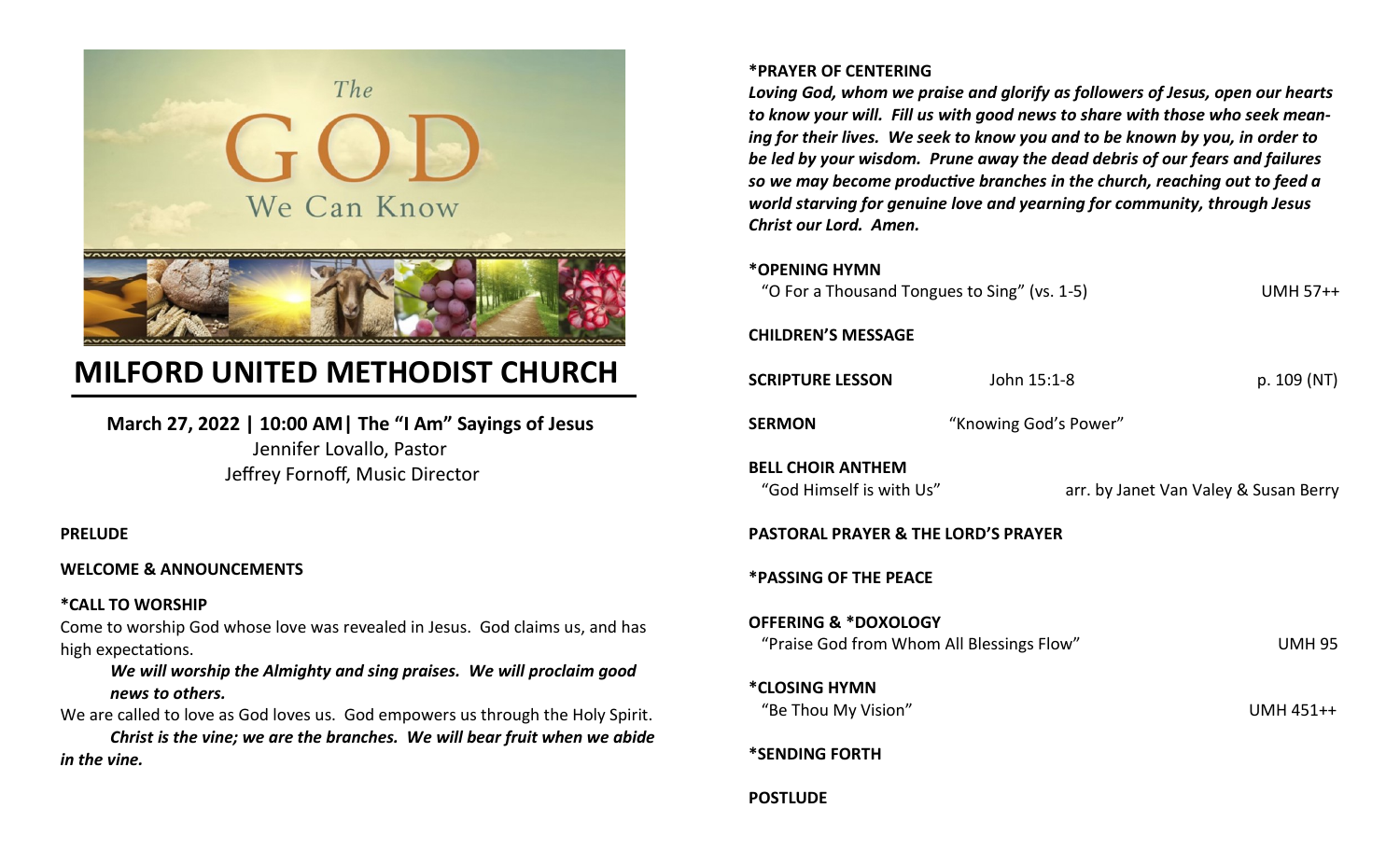

|                       |               |                     |            |                 |              |               |               |                | π          |         |  |
|-----------------------|---------------|---------------------|------------|-----------------|--------------|---------------|---------------|----------------|------------|---------|--|
| 1.<br>$\Omega$        |               | for                 | a          | thou - sand     |              |               | tongues       | to             | sing       | my      |  |
| 2.<br>My              |               | gra - cious         |            | Mas - ter       |              |               | and           | my             | God,       | $as -$  |  |
| 3.<br><b>Te</b>       |               | sus!                | the        | name            | that         |               | charms        | our            | fears,     | that    |  |
| 4. He                 |               | breaks              | the        | power           | of           |               | can - celed   |                | sin,       | he      |  |
| 5. He                 |               | speaks,             | and        | listen -        | ing          |               | to            | his            | voice,     | new     |  |
| *6. Hear              |               | him,                | ye         | deaf;           | his          |               | praise,       | ye             | dumb,      | your    |  |
| 7. In                 |               | Christ, your        |            | head,           | you          |               | then          | shall          | know,      | shall   |  |
|                       |               |                     |            |                 |              |               |               |                |            |         |  |
|                       |               |                     |            |                 |              |               |               |                |            |         |  |
|                       |               |                     |            |                 |              |               |               |                |            |         |  |
|                       |               |                     |            |                 |              |               |               |                |            |         |  |
|                       |               |                     |            |                 |              |               |               |                |            |         |  |
|                       |               |                     |            |                 |              |               |               |                |            |         |  |
| great                 |               | Re - deem - er's    |            | praise,         |              | the           |               | glo - ries     | of         | my      |  |
| sist                  | me            | to                  | pro        | claim,          |              | to            |               | spread through | all        | the     |  |
| bids                  | our           | sor - rows          |            | cease;          |              | 'tis          |               | $mu - sic$     | in         | the     |  |
|                       |               |                     |            |                 |              |               |               |                |            |         |  |
| sets                  | the           |                     |            |                 |              | his           |               | blood can      | make       | the     |  |
| life                  | the           | pris - oner<br>dead | re         | free;<br>ceive; |              | the           |               | mourn-ful,     | bro        | - ken   |  |
| $loos -$              |               | ened tongues        | em         | ploy;           |              | ye            | blind,        |                | be - hold  | your    |  |
| feel                  | vour          | sins                | for        | given;          |              | an            | tic           | i<br>$\sim$    | ä,<br>pate | your    |  |
|                       |               |                     |            |                 |              |               |               |                |            |         |  |
|                       |               |                     |            |                 |              | ė             |               |                |            |         |  |
|                       |               |                     |            |                 |              |               |               |                |            |         |  |
|                       |               |                     |            |                 |              |               |               |                |            | ۰       |  |
|                       |               |                     |            |                 |              |               | ਰ             |                | ಕ          | ত       |  |
| God                   | and           | King,               | the        |                 |              | $tri$ - umphs | οf            |                | his        | grace!  |  |
| earth                 |               | a - broad           | the        |                 | hon - ors    |               | of            |                | thy        | name.   |  |
|                       | $sin - ner's$ | ears,               | 'tis       |                 | life,        |               | and health,   |                | and        | peace.  |  |
| foul - est            |               | clean;              | his        |                 | blood        |               | a - vailed    |                | for        | me.     |  |
| hearts                |               | re - joice,         | the        |                 | hum - ble    |               | poor          |                | be         | lieve.  |  |
| $Sav - ior$<br>heaven |               | come,               | and<br>and |                 | leap,<br>own | ye<br>that    | lame,<br>love |                | for<br>is  | joy.    |  |
|                       |               | be - $low$ ,        |            |                 |              |               |               |                |            | heaven. |  |
|                       |               |                     |            |                 |              |               |               |                |            |         |  |

#### THE GLORY OF THE TRIUNE GOD

PRAISE AND THANKSGIVING